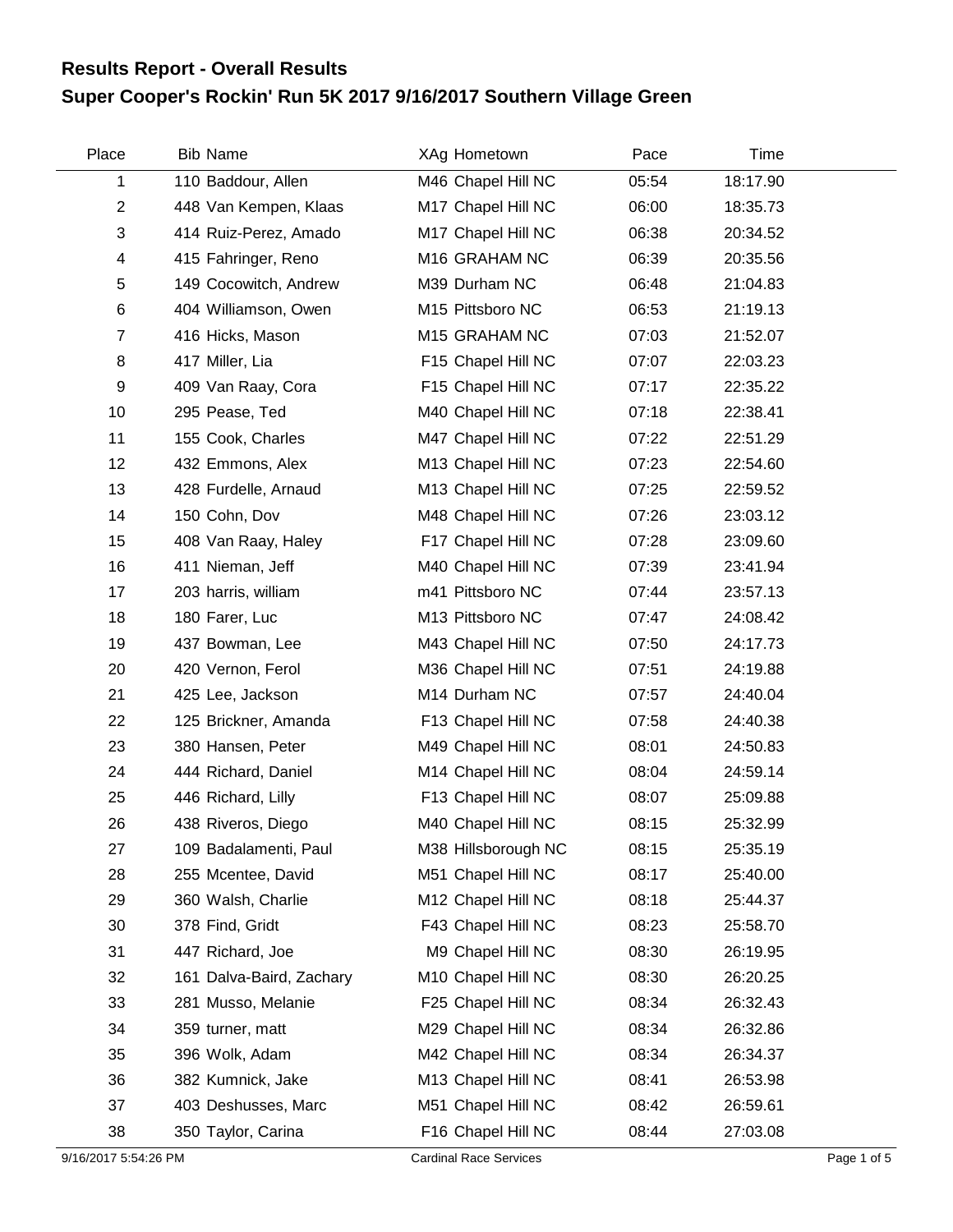| Place | <b>Bib Name</b>         | XAg Hometown            | Pace  | Time     |  |
|-------|-------------------------|-------------------------|-------|----------|--|
| 39    | 230 Kanopolous, Nichole | F30 Chapel Hill NC      | 08:47 | 27:12.31 |  |
| 40    | 365 Wieboldt, Madison   | F13 Chapel Hill NC      | 08:47 | 27:13.10 |  |
| 41    | 388 merritt, kathy      | F63 DURHAM NC           | 08:47 | 27:14.24 |  |
| 42    | 418 Winters, Tim        | M40 Chapel Hill NC      | 08:48 | 27:17.64 |  |
| 43    | 182 Farer-Buers, Sabine | F45 Pittsboro NC        | 08:50 | 27:23.19 |  |
| 44    | 207 Holland, Holly      | F55 Chapel Hill NC      | 08:54 | 27:35.01 |  |
| 45    | 294 Pease, AJ           | M11 Chapel Hill NC      | 08:55 | 27:37.35 |  |
| 46    | 319 Silverman, Zachary  | M <sub>13</sub> Cary NC | 08:58 | 27:46.89 |  |
| 47    | 407 Van Raay, Paul      | M48 Chapel Hill NC      | 09:01 | 27:56.43 |  |
| 48    | 285 Opland, Carli       | F25 Chapel Hill NC      | 09:09 | 28:21.78 |  |
| 49    | 126 Brickner, Tom       | M56 Chapel Hill NC      | 09:14 | 28:37.54 |  |
| 50    | 183 Gellinger, Keelie   | F28 Carrboro NC         | 09:15 | 28:40.97 |  |
| 51    | 344 Stoeltzing, Daniel  | M30 Durham NC           | 09:15 | 28:41.34 |  |
| 52    | 198 Hanes, Wesley       | M12 Chapel Hill NC      | 09:16 | 28:44.77 |  |
| 53    | 225 kallam, eddie       | M51 Pittsboro NC        | 09:20 | 28:55.69 |  |
| 54    | 372 Work, Duncan        | M41 Chapel Hill NC      | 09:20 | 28:57.46 |  |
| 55    | 252 Matthews, David     | M41 Carrboro NC         | 09:26 | 29:13.34 |  |
| 56    | 381 Kumnick, Brody      | M10 Chapel Hill NC      | 09:28 | 29:20.58 |  |
| 57    | 309 Robinson, Nick      | M53 Chapel Hill NC      | 09:36 | 29:44.35 |  |
| 58    | 402 Benedick, David     | M42 Chapel Hill NC      | 09:42 | 30:03.62 |  |
| 59    | 399 Schuler, Mackenzie  | F9 DURHAM NC            | 09:42 | 30:04.60 |  |
| 60    | 422 Stuckey, Amy        | F33 Chapel Hill NC      | 09:46 | 30:18.06 |  |
| 61    | 401 Benedick, Quinn     | F9 Chapel Hill NC       | 09:48 | 30:21.32 |  |
| 62    | 398 Bastian, Kevin      | M33 Chapel Hill NC      | 09:53 | 30:36.76 |  |
| 63    | 283 Neal, Sarah         | F12 Chapel Hill NC      | 09:58 | 30:55.20 |  |
| 64    | 433 Neal, Chris         | M46 Chapel Hill NC      | 09:59 | 30:57.23 |  |
| 65    | 377 Cawley, Tom         | M49 Carrboro NC         | 10:10 | 31:32.20 |  |
| 66    | 443 Richard, Alison     | F16 Chapel Hill NC      | 10:13 | 31:40.06 |  |
| 67    | 427 Furdelle, Alixe     | F14 Chapel Hill NC      | 10:14 | 31:43.50 |  |
| 68    | 197 Hanes, Ryan         | F10 Chapel Hill NC      | 10:14 | 31:43.71 |  |
| 69    | 301 Pohlman, Constanze  | F10 Chapel Hill NC      | 10:14 | 31:43.84 |  |
| 70    | 170 Duke, Chad          | M35 Chapel Hill NC      | 10:16 | 31:48.97 |  |
| 71    | 450 Duffy, Lillian      | F14 Chapel Hill NC      | 10:16 | 31:51.05 |  |
| 72    | 449 Duffy, Beth         | F46 Chapel Hill NC      | 10:17 | 31:51.67 |  |
| 73    | 202 Harris, Theo        | M13 Chapel Hill NC      | 10:21 | 32:06.14 |  |
| 74    | 317 Silverman, Maura    | F52 Cary NC             | 10:27 | 32:25.11 |  |
| 75    | 318 Silverman, Steve    | M51 Cary NC             | 10:28 | 32:25.98 |  |
| 76    | 263 McNaull, Stewart    | M46 Chapel Hill NC      | 10:30 | 32:32.11 |  |
| 77    | 282 Neal, Catherine     | F46 Chapel Hill NC      | 10:30 | 32:33.14 |  |
| 78    | 277 Musso, Alan         | M53 Chapel Hill NC      | 10:33 | 32:40.85 |  |
| 79    | 279 Musso, Jennifer     | F24 Chapel Hill NC      | 10:33 | 32:40.90 |  |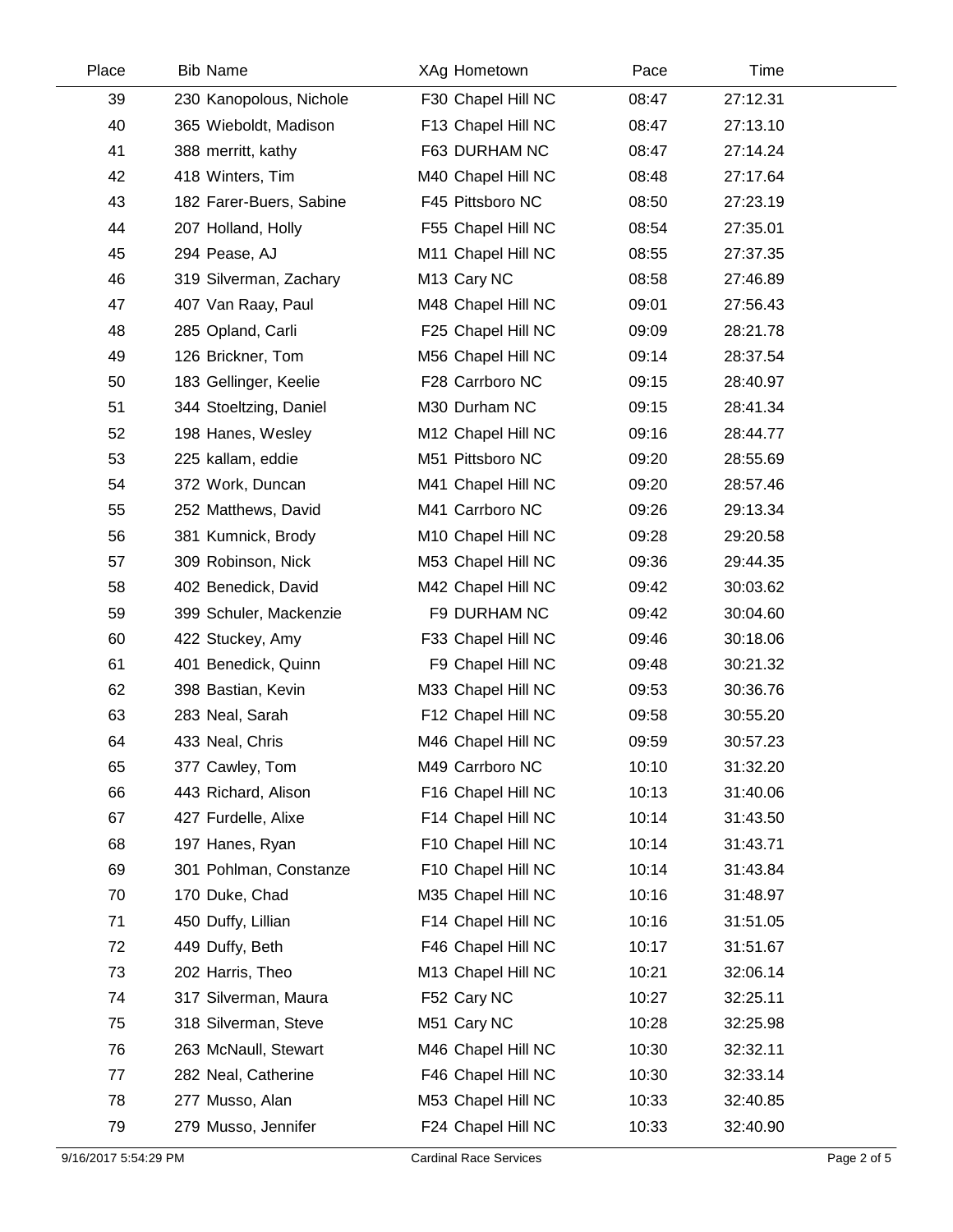| Place | <b>Bib Name</b>         | XAg Hometown       | Pace  | Time     |  |
|-------|-------------------------|--------------------|-------|----------|--|
| 80    | 278 Musso, Belinda      | F50 Chapel Hill NC | 10:33 | 32:41.73 |  |
| 81    | 397 Wojnovich, Scott    | M48 Chapel Hill NC | 10:38 | 32:58.95 |  |
| 82    | 375 Zuercher, Nikko     | M10 Chapel Hill NC | 10:40 | 33:05.18 |  |
| 83    | 376 Zuercher, William   | M46 Chapel Hill NC | 10:41 | 33:07.15 |  |
| 84    | 296 Pease, Tyler        | M10 Chapel Hill NC | 10:42 | 33:09.35 |  |
| 85    | 413 Maughan, Ava        | F9 Chapel Hill NC  | 10:42 | 33:10.24 |  |
| 86    | 287 Orr, Annabel        | F9 Chapel Hill NC  | 10:43 | 33:12.61 |  |
| 87    | 171 Duke, Charlie       | M9 Chapel Hill NC  | 10:43 | 33:12.97 |  |
| 88    | 390 Velarde, Bryan      | M47 Chapel Hill NC | 10:45 | 33:18.17 |  |
| 89    | 144 Chenet, Abigail     | F8 Chapel Hill NC  | 10:45 | 33:20.64 |  |
| 90    | 288 Orr, Jennie         | F40 Chapel Hill NC | 10:46 | 33:21.68 |  |
| 91    | 320 Sims, Ashley        | F30 Durham NC      | 10:49 | 33:31.85 |  |
| 92    | 391 Velarde, James      | M15 Chapel Hill NC | 10:49 | 33:31.96 |  |
| 93    | 284 Neiswender, Michael | M56 Chapel Hill NC | 10:49 | 33:32.59 |  |
| 94    | 189 Gross, Stuart       | M36 RALEIGH NC     | 11:02 | 34:12.94 |  |
| 95    | 383 Lewis, Kristen      | F32 Chapel Hill NC | 11:06 | 34:24.00 |  |
| 96    | 313 Salemson, Jeremy    | M48 Chapel Hill NC | 11:10 | 34:36.48 |  |
| 97    | 258 McGowan, Patrick    | M39 Chapel Hill NC | 11:10 | 34:37.14 |  |
| 98    | 256 McGowan, Aylin      | F9 Chapel Hill NC  | 11:11 | 34:39.47 |  |
| 99    | 210 Hulsey, Candace     | F35 Wilmington NC  | 11:14 | 34:49.77 |  |
| 100   | 257 McGowan, Kristie    | F38 Chapel Hill NC | 11:17 | 34:57.79 |  |
| 101   | 239 Lupa, Concetta      | F39 Durham NC      | 11:17 | 34:58.47 |  |
| 102   | 321 Sims, Cole          | M30 Durham NC      | 11:18 | 35:01.79 |  |
| 103   | 211 Hulsey, Jeff        | F42 Wilmington NC  | 11:19 | 35:05.09 |  |
| 104   | 423 Sharp, Isabel       | F14 Chapel Hill NC | 11:24 | 35:20.85 |  |
| 105   | 455 Ringel-Kulka, Tamar | F58 Chapel Hill NC | 11:28 | 35:32.35 |  |
| 106   | 445 Peterson, Natalie   | F41 Chapel Hill NC | 11:29 | 35:35.03 |  |
| 107   | 139 Burnette, Hunter    | M49 Raleigh NC     | 11:37 | 36:01.62 |  |
| 108   | 270 Molnar, Jessica     | F36 Pittsboro NC   | 11:38 | 36:05.25 |  |
| 109   | 370 Wiggins, Jennifer   | F43 Chapel Hill NC | 11:39 | 36:06.52 |  |
| 110   | 369 Wiggins, Harper     | F9 Chapel Hill NC  | 11:39 | 36:08.23 |  |
| 111   | 196 Hanes, Maggie       | F43 Chapel Hill NC | 11:42 | 36:17.41 |  |
| 112   | 454 Eccleston, Lydia    | F13 Chapel Hill NC | 11:46 | 36:27.34 |  |
| 113   | 385 Lokitz, Michele     | F43 Chapel Hill NC | 11:48 | 36:33.44 |  |
| 114   | 392 Mauch, Erik         | M51 Chapel Hill NC | 11:53 | 36:51.04 |  |
| 115   | 426 Furdelle, Garance   | F13 Chapel Hill NC | 11:53 | 36:51.82 |  |
| 116   | 311 Rogerson, Sara      | F13 Chapel Hill NC | 11:54 | 36:51.86 |  |
| 117   | 269 Minter, Stephanie   | F40 Chapel Hill NC | 11:57 | 37:03.73 |  |
| 118   | 268 Minter, Elorie      | F6 Chapel Hill NC  | 11:57 | 37:04.07 |  |
| 119   | 331 sparling, bren      | F52 Chapel Hill NC | 12:09 | 37:41.08 |  |
| 120   | 187 Gross, April        | F36 RALEIGH NC     | 12:16 | 38:01.50 |  |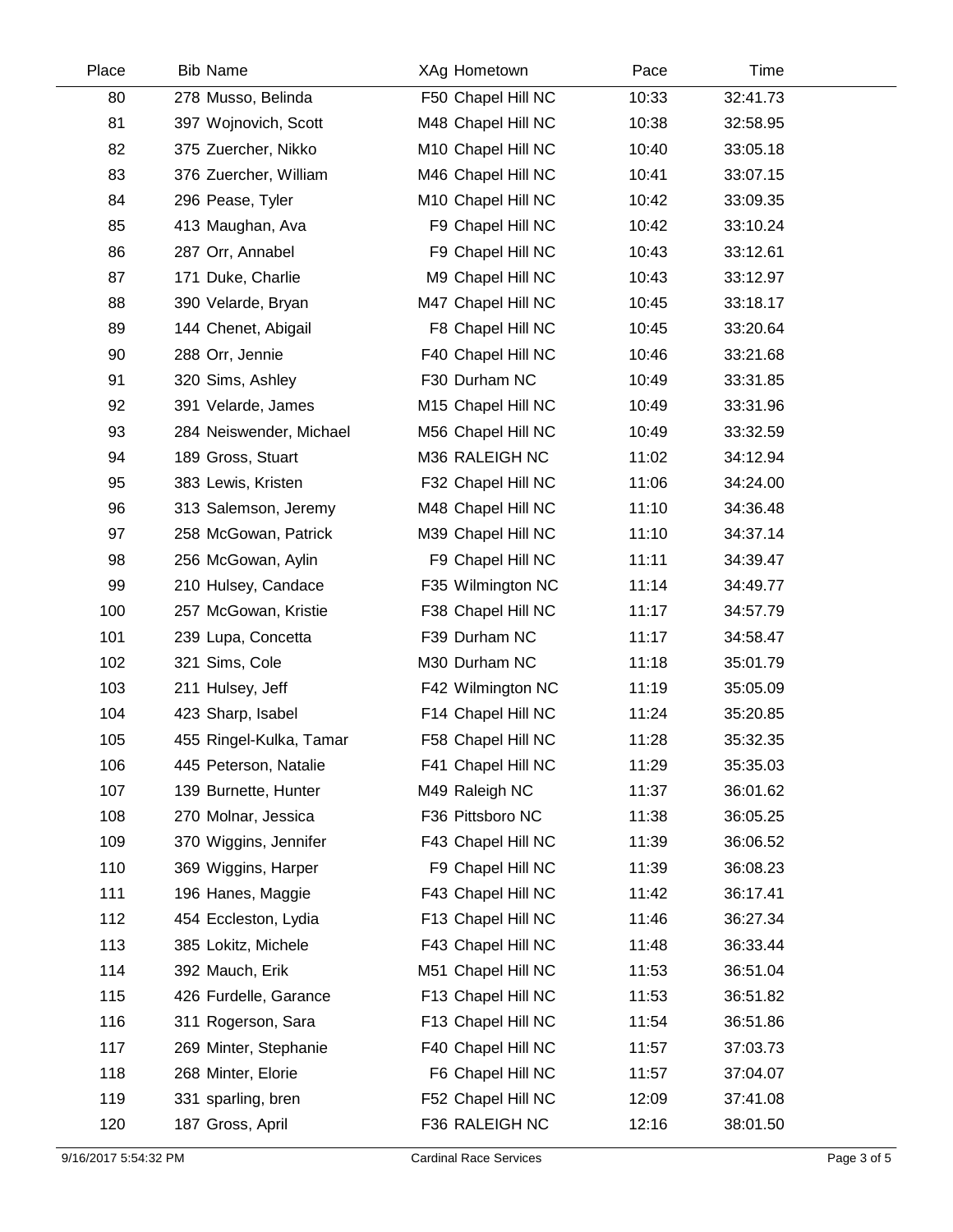| Place | <b>Bib Name</b>          | XAg Hometown       | Pace  | Time     |  |
|-------|--------------------------|--------------------|-------|----------|--|
| 121   | 393 Mauch, Elizabeth     | F50 Chapel Hill NC | 12:18 | 38:07.12 |  |
| 122   | 389 Varblow, Linda       | F62 Chapel Hill NC | 12:30 | 38:46.21 |  |
| 123   | 379 Hansen, Niels        | M11 Chapel Hill NC | 12:34 | 38:57.08 |  |
| 124   | 228 Kanjorski, Russell   | M45 Chapel Hill NC | 12:36 | 39:02.96 |  |
| 125   | 424 Sharp, Lily          | F12 Chapel Hill NC | 12:51 | 39:50.17 |  |
| 126   | 102 Adair, Leo           | M8 Chapel Hill NC  | 12:52 | 39:54.34 |  |
| 127   | 179 Farer, Len           | M8 Pittsboro NC    | 12:55 | 40:01.81 |  |
| 128   | 227 Kanjorski, Emma      | F13 Chapel Hill NC | 13:06 | 40:37.65 |  |
| 129   | 405 Linnander, Erika     | F37 Chapel Hill NC | 13:20 | 41:19.26 |  |
| 130   | 406 Susswein, Lisa       | F40 Chapel Hill NC | 13:20 | 41:19.75 |  |
| 131   | 363 Walsh, Vivian        | F9 Chapel Hill NC  | 13:21 | 41:22.52 |  |
| 132   | 353 Taylor, Zadie        | F11 Chapel Hill NC | 13:28 | 41:46.17 |  |
| 133   | 175 Duszynski, Trevor    | M25 Pittsboro NC   | 13:31 | 41:55.17 |  |
| 134   | 201 Harris, Susan        | F42 Pittsboro NC   | 13:32 | 41:55.97 |  |
| 135   | 315 Shelton, Melina      | F6 Chapel Hill NC  | 13:34 | 42:04.73 |  |
| 136   | 299 Pizzagalli, Mia      | F50 Chapel Hill NC | 13:35 | 42:05.20 |  |
| 137   | 222 Kairys, Amy          | F46 Chapel Hill NC | 13:40 | 42:20.92 |  |
| 138   | 456 Fitzgerald, Aine     | F12 Chapel Hill NC | 13:41 | 42:26.13 |  |
| 139   | 384 Lokitz, Benjamin     | M8 Chapel Hill NC  | 13:48 | 42:45.49 |  |
| 140   | 246 Maiorana, Aaron      | M7 Chapel Hill NC  | 13:49 | 42:50.69 |  |
| 141   | 345 Stowe, Evan          | M8 Chapel Hill NC  | 13:51 | 42:55.80 |  |
| 142   | 346 Stowe, Matt          | M42 Chapel Hill NC | 13:51 | 42:57.33 |  |
| 143   | 181 Farer, Lya           | F11 Pittsboro NC   | 13:52 | 42:59.61 |  |
| 144   | 260 McLaughlin, Brooke   | F32 Durham NC      | 13:57 | 43:15.70 |  |
| 145   | 347 Stowe, Morgan        | F9 Chapel Hill NC  | 13:57 | 43:15.88 |  |
| 146   | 143 Catron, Anne         | F <sub>25</sub>    | 14:00 | 43:22.61 |  |
| 147   | 343 Stine, Joe           | M23 Centreville VA | 14:00 | 43:25.33 |  |
| 148   | 209 Howes, Cathy         | F55 Chapel Hill NC | 14:02 | 43:28.80 |  |
| 149   | 172 Duke, Hayes          | M7 Chapel Hill NC  | 14:02 | 43:30.71 |  |
| 150   | 173 Duke, Meredith       | F35 Chapel Hill NC | 14:04 | 43:34.88 |  |
| 151   | 162 Dangerfield, Cristie | F35 Apex NC        | 14:05 | 43:39.55 |  |
| 152   | 254 McEntee, Christopher | M8 Chapel Hill NC  | 14:08 | 43:49.41 |  |
| 153   | 253 McEntee, Amy         | F50 Chapel Hill NC | 14:17 | 44:17.24 |  |
| 154   | 435 Clarke, Preston      | M49 Chapel Hill NC | 14:21 | 44:29.36 |  |
| 155   | 436 Clarke, Cecilia      | F10 Chapel Hill NC | 14:22 | 44:30.79 |  |
| 156   | 274 Morgan, Simon        | M10 Chapel Hill NC | 14:24 | 44:36.98 |  |
| 157   | 272 Morgan, Kristy       | F46 Chapel Hill NC | 14:24 | 44:39.84 |  |
| 158   | 106 Albertson, Sheri     | F40 Wilmington NC  | 14:26 | 44:43.25 |  |
| 159   | 232 Kirkland, Russell    | M38 Wilmington NC  | 14:37 | 45:18.63 |  |
| 160   | 105 Albertson, Ruhner    | M8 Wilmington NC   | 14:38 | 45:23.10 |  |
| 161   | 231 Kirkland, Kempie     | F36 Wilmington NC  | 14:40 | 45:27.09 |  |